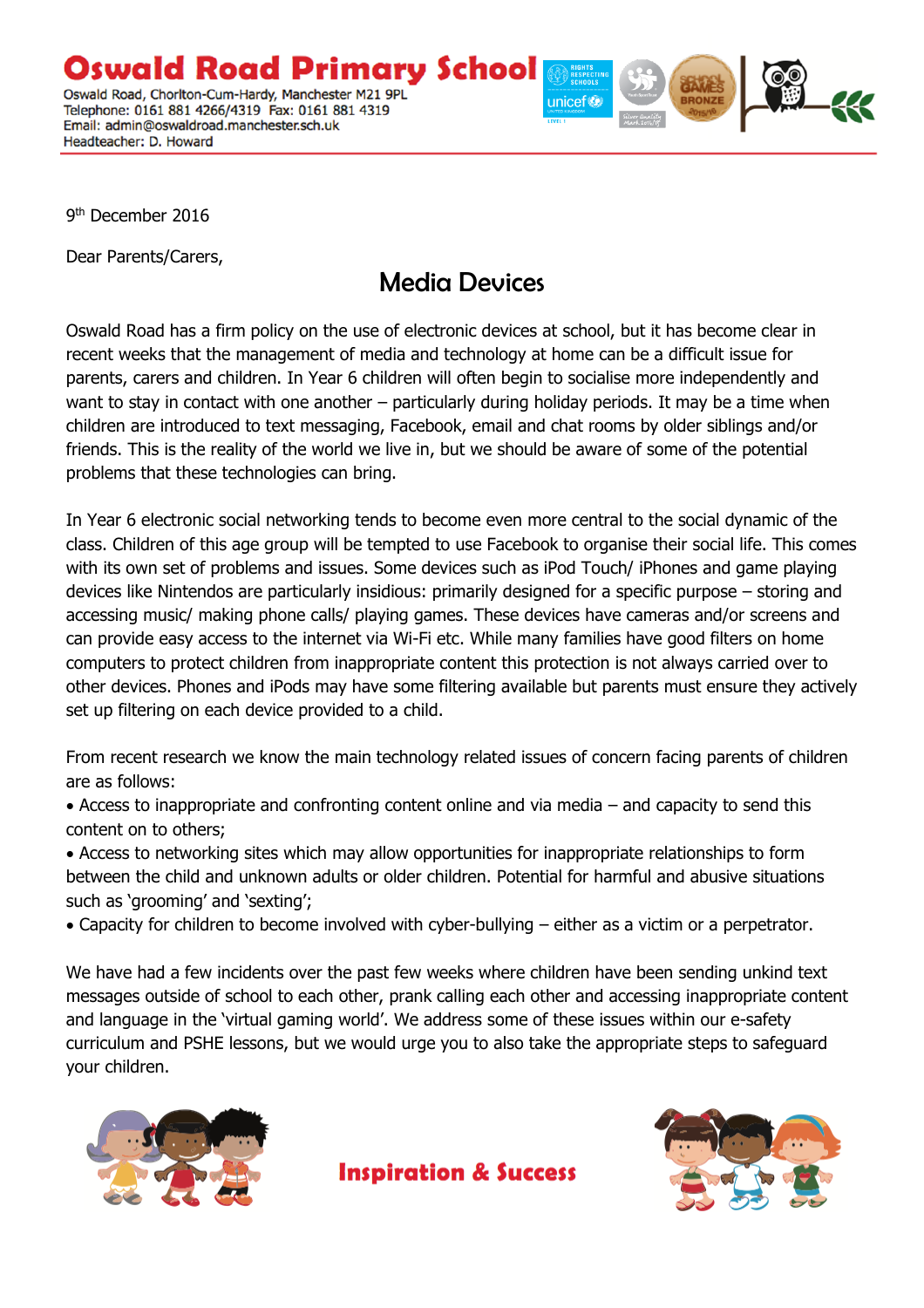Oswald Road Primary School Oswald Road, Chorlton-Cum-Hardy, Manchester M21 9PL Telephone: 0161 881 4266/4319 Fax: 0161 881 4319 Email: admin@oswaldroad.manchester.sch.uk Headteacher: D. Howard

unicef<sup>®</sup>

Below are some ideas and points to consider. If you would like further information or support please contact myself or Lisa Cameron, our Children & Families Support Coordinator.

## **WHAT CAN WE DO TO SAFEGUARD OUR CHILDREN?**

The answer to this question will vary widely according to the ages, temperaments and circumstances of our children, but some suggestions are:

 Think twice about giving your child a mobile phone and if you must, keep it as simple as possible and preferably without a camera.

- Think twice about giving your child a sophisticated iPod device. If your child must have an iPod, consider a simpler device like an iPod Shuffle (which is music only).
- Talk to your children about their use of computer and phone technology and ensure they understand the serious implications of inappropriate behaviour.
- Talk to your children about sharing personal information online. Ensure they check with you first before signing up for or joining anything online.
- Monitor their use of phone/iPod and internet technology
- Don't allow computers or any device with a screen in bedrooms or other areas where they can be used in an unsupervised environment.
- Install filtering software to restrict access to inappropriate websites and ensure filters exist on all devices that children have access to.
- Prioritise the safety of your children over their privacy while they are at a vulnerable age
- Prioritise the safety of your children over their entertainment. Children travelling on bus journeys can read to pass the time.
- Look at the rating despite inconsistencies, this is generally a useful guide on the appropriateness of the movie, game, etc.

• Know before you go - [www.commonsensemedia.org](http://www.commonsensemedia.org/) is a useful website that provides commentary about the content of specific movies, TV shows & games, as well as many other useful links to information.

Limit amount of viewing as it impacts on children's thought patterns.

 Ask your children what they already connect to online: do they have an email address, Facebook account, avatar etc.? You may be surprised at the answers, especially if they have older siblings.

 Try to support other families in dealing with these issues. Communicate clearly with parents of other children about what boundaries you are trying to maintain for your child and respect the boundaries of others. Remember that families with older children may have a more open internet/media environment

**Inspiration & Success**